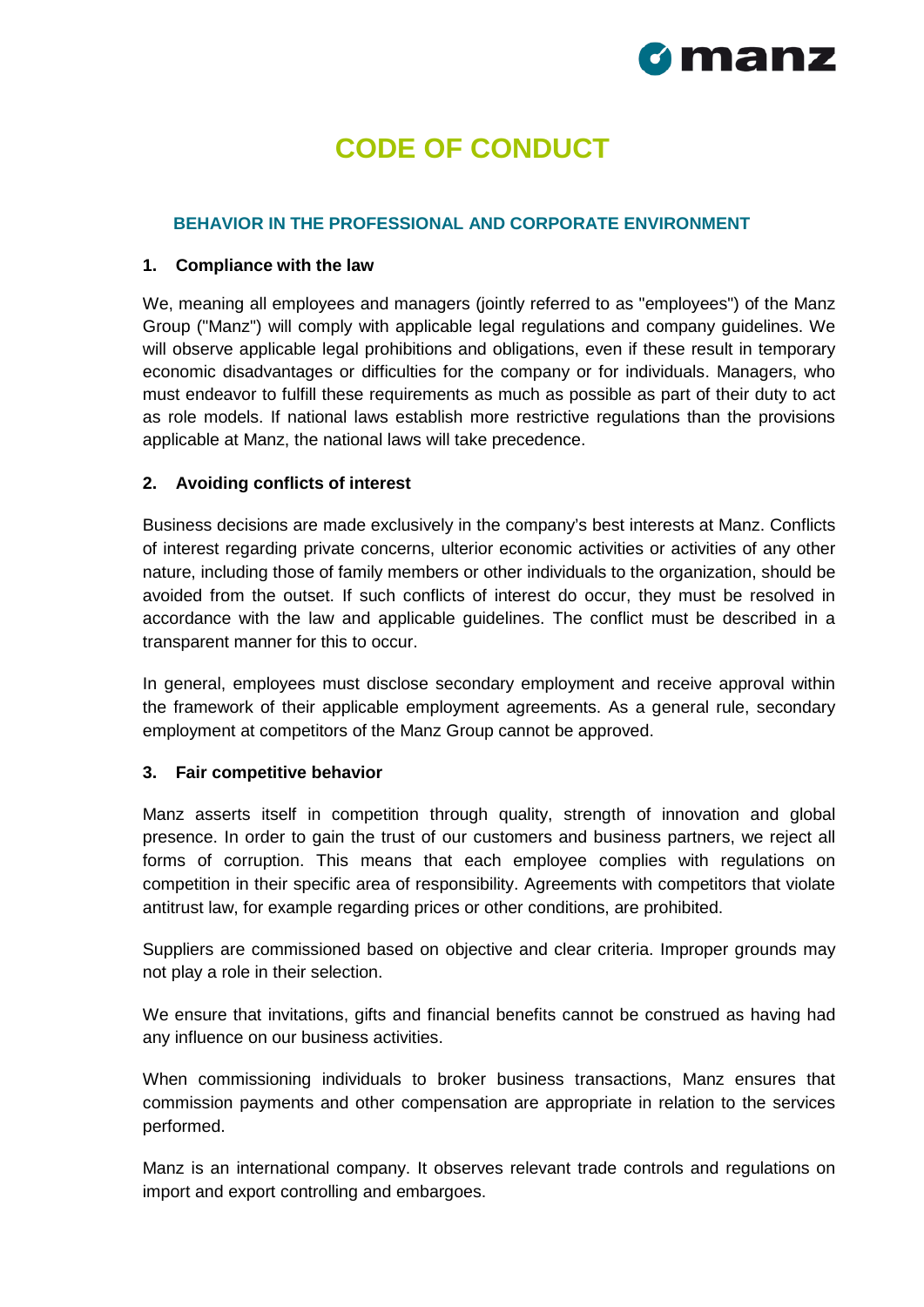Manz takes all necessary measures to prevent money laundering within its sphere of influence.

#### **4. Occupational and health protection**

In addition to our economic success, the safety and health of our employees is a key corporate goal. Each of our employees promotes safety and health protection within their work area by complying with regulations.

# **5. Treating resources carefully**

Both while developing new products and services and in operating production equipment, we ensure that negative impacts on the climate and environment are kept to the lowest possible level through a responsible use of resources.

Each employee is responsible for treating natural resources carefully and helping to protect the environment and the climate through their individual behavior.

#### **HANDLING INFORMATION**

#### **1. Protecting operating and trade secrets**

We ensure that other companies do not obtain Manz operating and trade secrets. Manz employees are strictly prohibited from trying to find out the operating and trade secrets of other companies.

Manz employees are aware of the importance of confidentiality agreements. Therefore, they must always comply with contractual confidentiality obligations, even if they extend beyond legal requirements.

Employees who obtain concrete information on circumstances not publicly disclosed that, if publicized, would significantly influence the stock market price of Manz shares or derivative financial instruments, may not trade in shares or other financial instruments of Manz AG based on this insider information and may not transmit this information to third parties, no matter whether said insider information is transmitted deliberately or simply through gross carelessness.

# **2. Data privacy and data security**

Manz places a high value on the security of its employees' and business partners' data. No personal information may be collected or processed without the consent of the affected party, unless required by law.

When using personal information in the course of business transactions, all Manz employees must ensure protection of the private sphere and treat personal information as confidential.